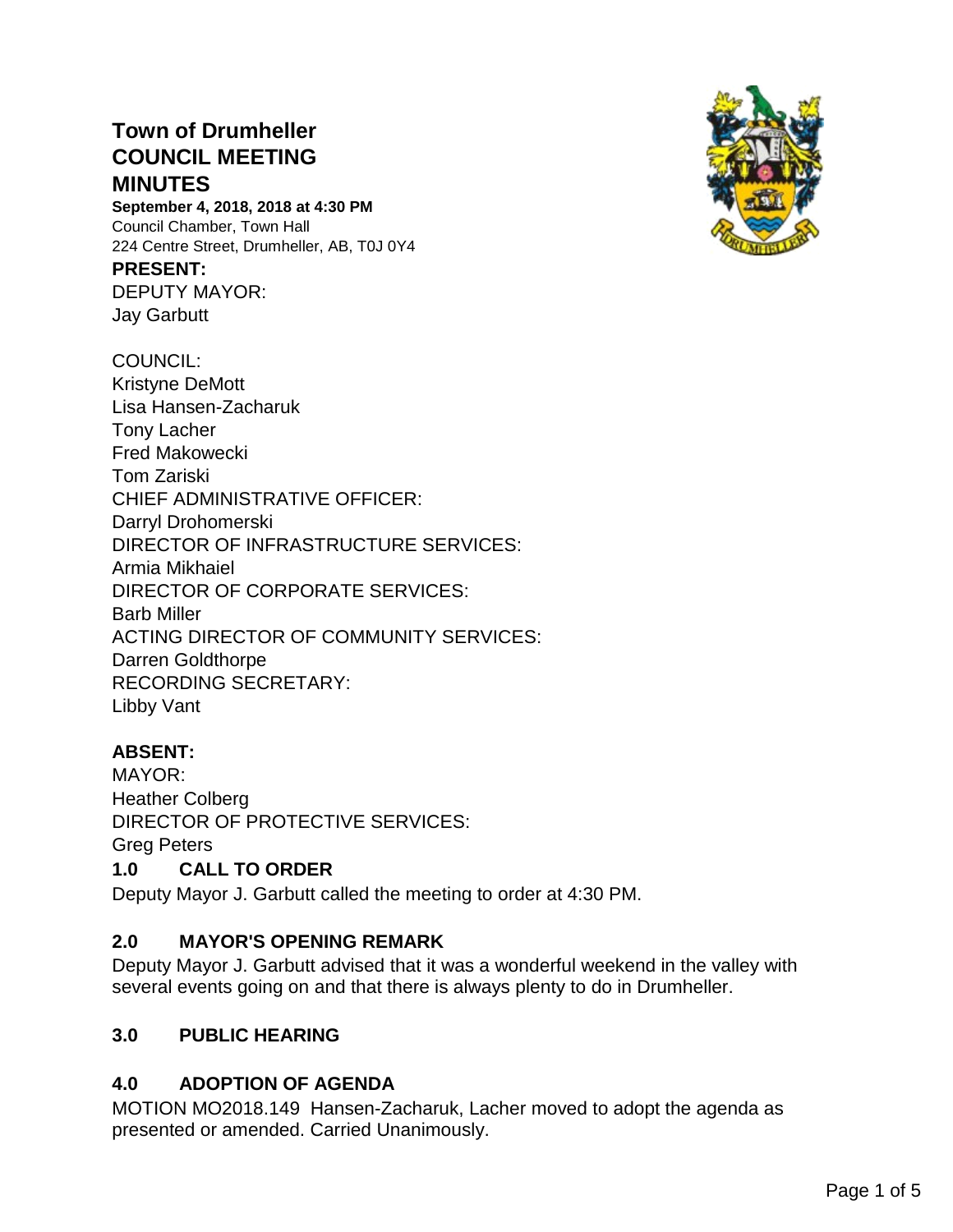Regular Council Meeting Minutes September 4, 2018

# **5.0 MINUTES**

## **5.1. ADOPTION OF REGULAR COUNCIL MEETING MINUTES**

5.1.1 Regular Council Meeting Minutes of August 20, 2018

MOTION MO2018.150 Zariski, De Mott moved to approve the Regular Council Meeting Minutes of August 20, 2018 as presented. Carried Unanimously.

## **5.2. MINUTES OF MEETING PRESENTED FOR INFORMATION**

### **5.3. BUSINESS ARISING FROM THE MINUTES**

### **6.0 DELEGATIONS**

6.1 Spring Clean Up Report - Tammi Nygaard, Drumheller & District Solid Waste Management Association Executive Director of Operations

T. Nygaard provided an overview of the 2018 Spring Clean Up, and highlighted the following:

- Spring Clean Up collection took place throughout the municipality from April 30 to May 10
- timeframe for amnesty from landfill fees was from April 23 to May 11
- total amount of waste received during the program this year was 260.46 mt, which was an increase of about 20 mt or 8.2%
- there were issues with some of the residents not sorting the material, which meant that Town staff had to sort it which took up more staff time
- noticed that some residents did not adhere to the one 1-/2 ton truck-load amount of materials per household
- overall the program ran for nine days at eight hours per day plus overtime hours for eleven staff
- summary of overall costs was for 832 total man hours for project, \$906.00/ hour for equipment costs
- **EXTER 15 FIL roll off bins were used in outlying areas so that collection trucks would not have** to drive in and out of town as frequently, which saved immensely on time; the total was \$ 18,742.50 for the roll off bins
- advertising for the program was \$1,773.59
- **DDSWMA is reviewing the Spring Clean Up programs in the members communities** such as Starland County, Carbon, Delia and Morrin
- those communities usually bring in roll off bins for residents to fill directly and the full bins are then transported to the landfill
- T. Nygaard advised that 2018 was the final year for Barry Pozzo to be the program foreman - he has done a great job on this program for a number of years it - next year this role will fall to a new person.

### Questions:

Councillor Zariski advised that he has received great comments on the program and that it is a wonderful thing for the community. He asked if the concerns over lack of sorting by the residents also occurred at the landfill. T. Nygaard advised that material brought to the landfill must be sorted onsite, so that was not an issue. Councillor Zariski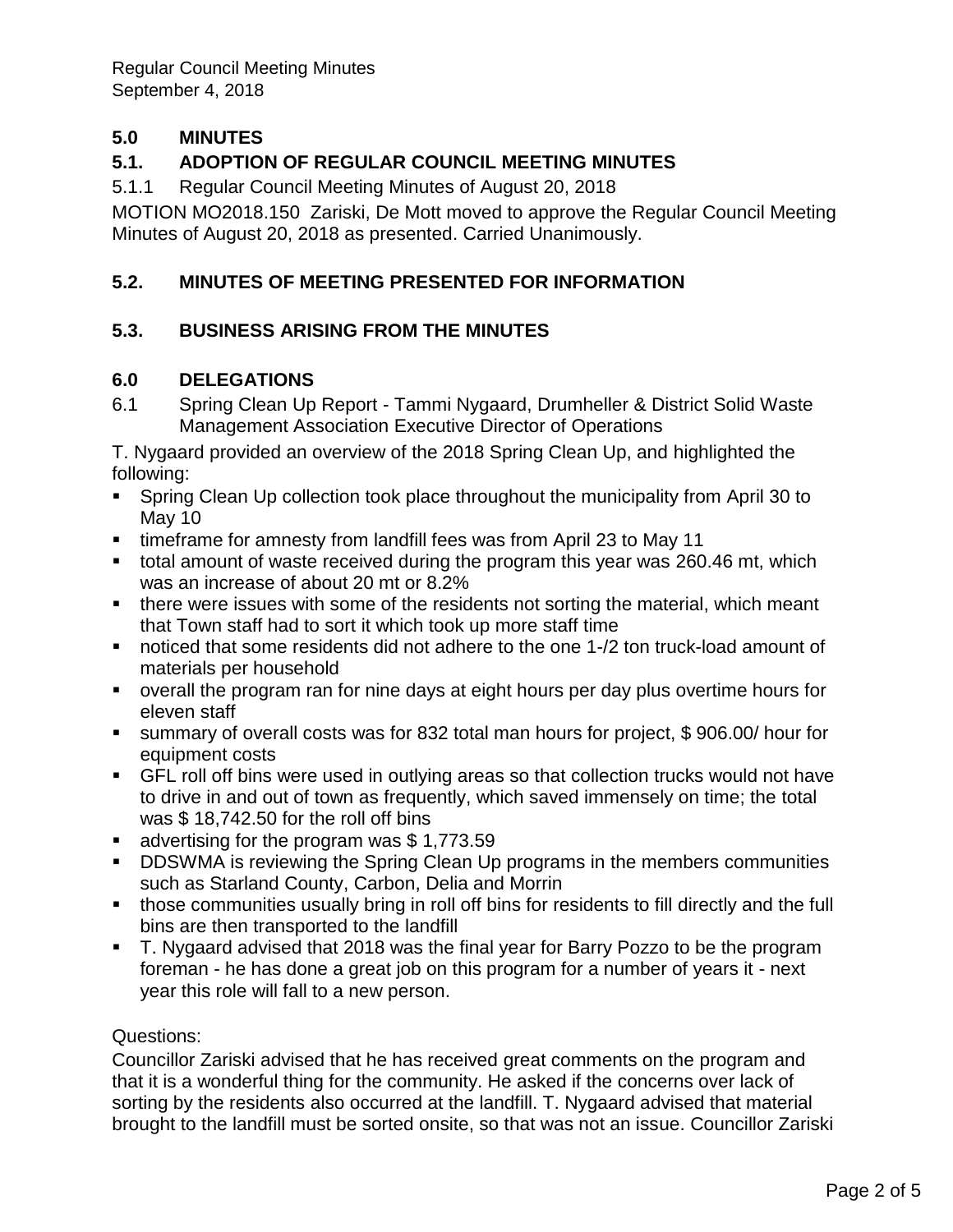Regular Council Meeting Minutes September 4, 2018

asked if the amnesty applied to bringing a  $\frac{1}{2}$  ton truckload directly to the landfill, and if fencing and deck materials can be brought in free of charge. T. Nygaard advised that the ½ ton truckload is free at the landfill during the program, but residents may only bring in one load; fencing and decking materials are considered demolition and would be charged accordingly.

Councillor Lacher congratulated T. Nygaard and the Town crew on another successful Spring Clean Up and advised that the program is very valuable to the community. He asked if making a shift to using roll off bins would actually increase the problem of residents not sorting materials. Discussion was held on this matter.

Councillor Hansen-Zacharuk asked if there is a fee to bring in televisions and microwaves throughout the year. T. Nygaard advised that there is not cost to bring in televisions, microwaves, computers, tires, propane tanks, batteries, or paint at any time of the year but there is always an upswing in the amount received during the Spring Clean Up. Councillor Hansen-Zacharuk advised that she hopes the DDWMA realizes how valuable this program is and that the cost costs associated with the program are partly negated by the beautification of the community.

Councillor Garbutt asked if the issues with salvaging and lack of sorting were more prevalent this year. T. Nygaard advised that this year was unusual in the amount of unsorted materials and the lack of adherence to the ½ ton truckload per household limit. She further advised that she would like cooperation from the residents and the staff in ensuring that these rules are adhered to. Councillor Garbutt advised that the Town can encourage the residents to follow the rules as they are advertised. Discussion was held on this matter. Councillor Garbutt advised that the \$2.50 per capita cost of the entire Spring Clean Up program is pretty great value for money for a program that the community values tremendously.

# **7.0 COMMITTEE OF THE WHOLE RECOMMENDATIONS**

# **8.0 REQUEST FOR DECISION REPORTS**

**8.1. CAO**

### **8.2. DIRECTOR OF INFRASTRUCTURE SERVICES**

8.2.1 Request for Decision - 2018 Utilities Upgrade

A. Mikhaiel distributed a Request for Decision for the 2018 Utility Upgrades to Council. He provided an overview of the RFD and highlighted the following:

- one combined tender was posted for two projects: Cast Iron Replacement and Return Activated Sludge (RAS) Line
- three tenders were received, with the lowest qualified tender from Urban Dirtworks Inc. for the amount of \$ 275,604.46 including GST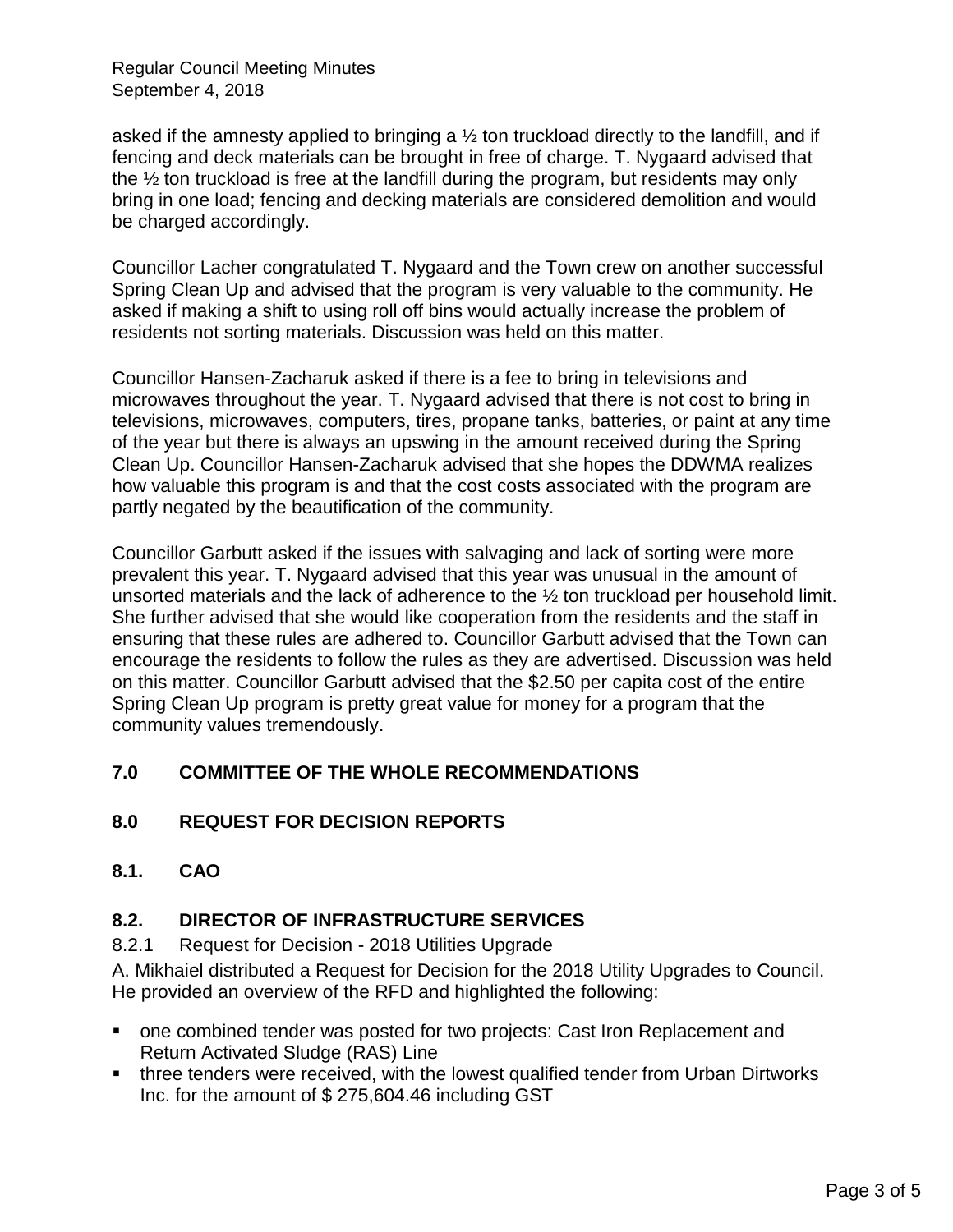Regular Council Meeting Minutes September 4, 2018

### Questions:

Councillor Zariski asked how close we are to completing the ongoing Cast Iron Replacement program. A. Mikhaiel advised that there are two more sections of Cast Iron Replacement to complete and the goal is to have the program finished by next year.

MOTION MO2018.151 Zariski, Makowecki moved that the 2018 Utility Upgrade (Cast Iron Replacement and RAS Line Installation) Tender be awarded to Urban Dirtworks Inc. for the amount of \$ 275,604.46 including GST. Carried Unanimously.

8.2.2 Request for Decision for the WWTP Receiving Water Impact Assessment A. Mikhaiel provided an overview of the RFD for the Wastewater Treatment Plant Receiving Water Impact Assessment and highlighted the following:

- to comply with the WWTP license renewal process a Receiving Water Impact Assessment study must be completed by a consultant to ensure that the effluent released into the Red Deer River meets provincial regulations
- the study must be completed in 2018 to meet comply with the approval process
- the budget allocated for this study was \$20,000,00
- the invoice from the consultant was \$30,000.00
- **•** the RFD is to increase the budget by  $$15,000.00$  which is the  $$10,000.00$ difference as well as a \$ 5,000.00 contingency amount

### Questions:

Councillor De Mott asked if we have had to perform a license renewal in the past. A. Mikhaiel advised that the WWTP license must be renewed every ten years. Councillor De Mott asked why the cost of the study increased substantially. D. Drohomerski advised that the budget estimate was made before the full scope of the project requirements from Alberta Environment were made available.

Councillor Zariski asked for clarification on what the study entails. A. Mikhaiel responded that there are a number of factors that can affect variables such as the pH level and temperature, and we must prove to Alberta Environment that what we release into the river meets their regulations.

Councillor Hansen-Zacharuk asked to confirm that this study is necessary in order to renew the license. A. Mikhaiel advised that completion of this study is a requirement. Councillor Garbutt advised that the study is not an option - we must comply and Council has been provided the reason for the request to increase the amount.

MOTION MO2018.152 Councillor Lacher, Councillor Hansen-Zacharuk moved that the budget for the Wastewater Treatment Receiving Water Impact Assessment be increased by the amount of \$ 15,000.00 (which will be coming out of the Wastewater reserves) and that Associated Engineering Consulting be awarded the work for the amount of \$ 30,000.00 excluding GST. Carried Unanimously.